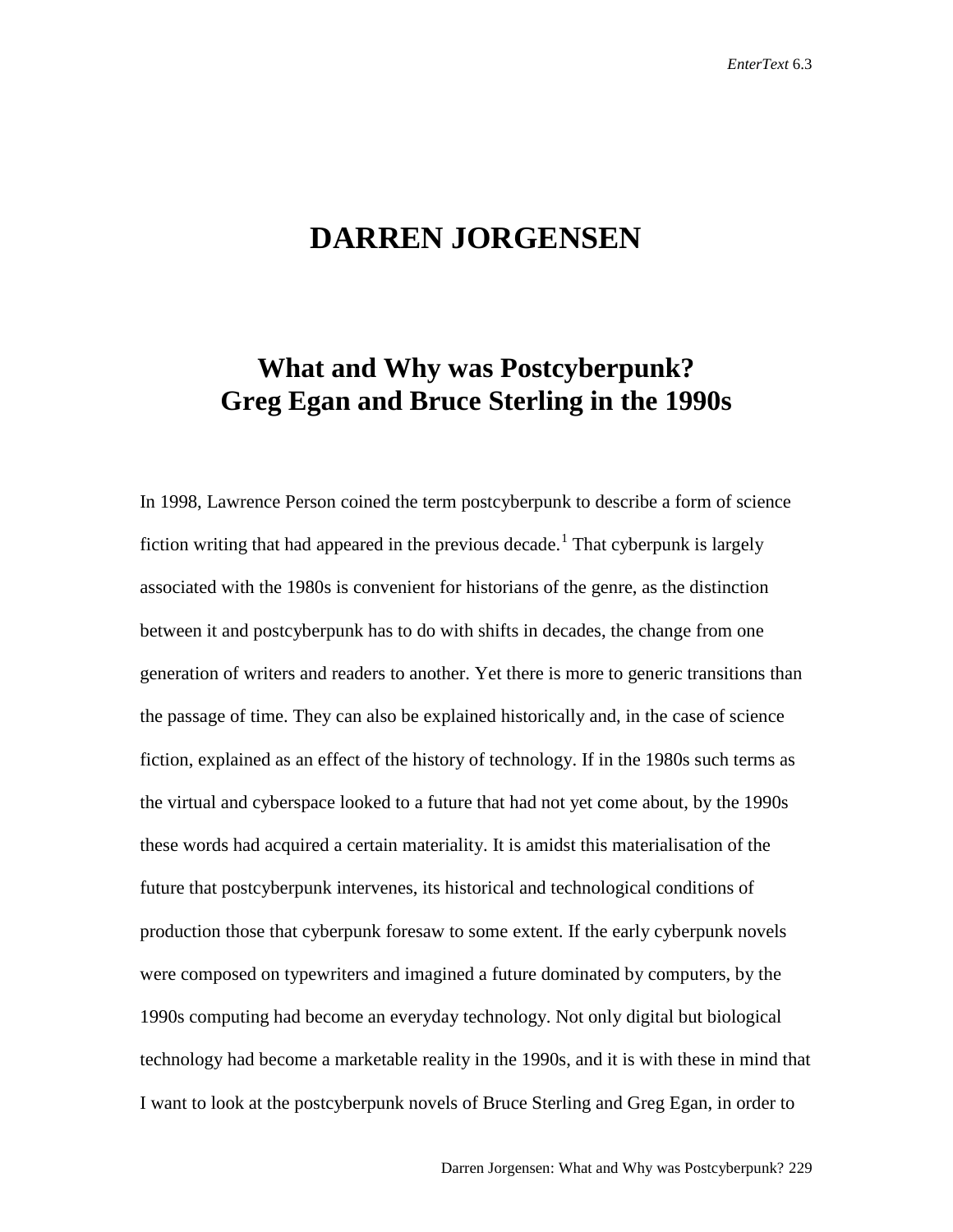take Person's claims for a new kind of fiction seriously, and to supplement his observations with the techno-historical specificity of the 1990s.

In his short essay, Person calls science fiction author Bruce Sterling "Chairman Bruce," alluding to the role he has played as a spokesperson for the cyberpunk movement. Sterling's skills in articulating its ideas are on show in the Preface to the defining *Mirrorshades* collection, where he identifies the post-human and "tools of global integration" as two pre-eminent concerns of its authors. [2](#page-15-1) In his postcyberpunk article, Person further argues that the hero of cyberpunk is "cold, detached and alienated." It is this abstract quality of cyberpunk characters, their reflection of corporate computing technology, that is disappointing for some readers of the subgenre. In an interview with postcyberpunk writer Greg Egan, Marisa O'Keefe voices her disappointment with a cyberpunk that promised emancipation for the subject but whose heroes never really broke with those masculine stereotypes that make up the patriarchal structures of so much narrative. O'Keefe reveals that her dissatisfactions with cyberpunk are grounded in more than boredom with an outdated mode of literary production, phrasing her disappointment in political terms: she says that while cyberpunk once had the potential to create "a good space for people to go crazy in and invent new possibilities for human interaction," it never delivered on these promises.<sup>[3](#page-15-2)</sup> Instead, an older narrative heroism remained the template for cyberpunk, as men moved through corporate and military hierarchies that had been re-established in digital renditions of space.

The heroes of postcyberpunk are different: instead, having jobs. Person writes that they are "integral members of society," from "the middle class," with "families, sometimes even children." The postcyberpunk hero negotiates new technological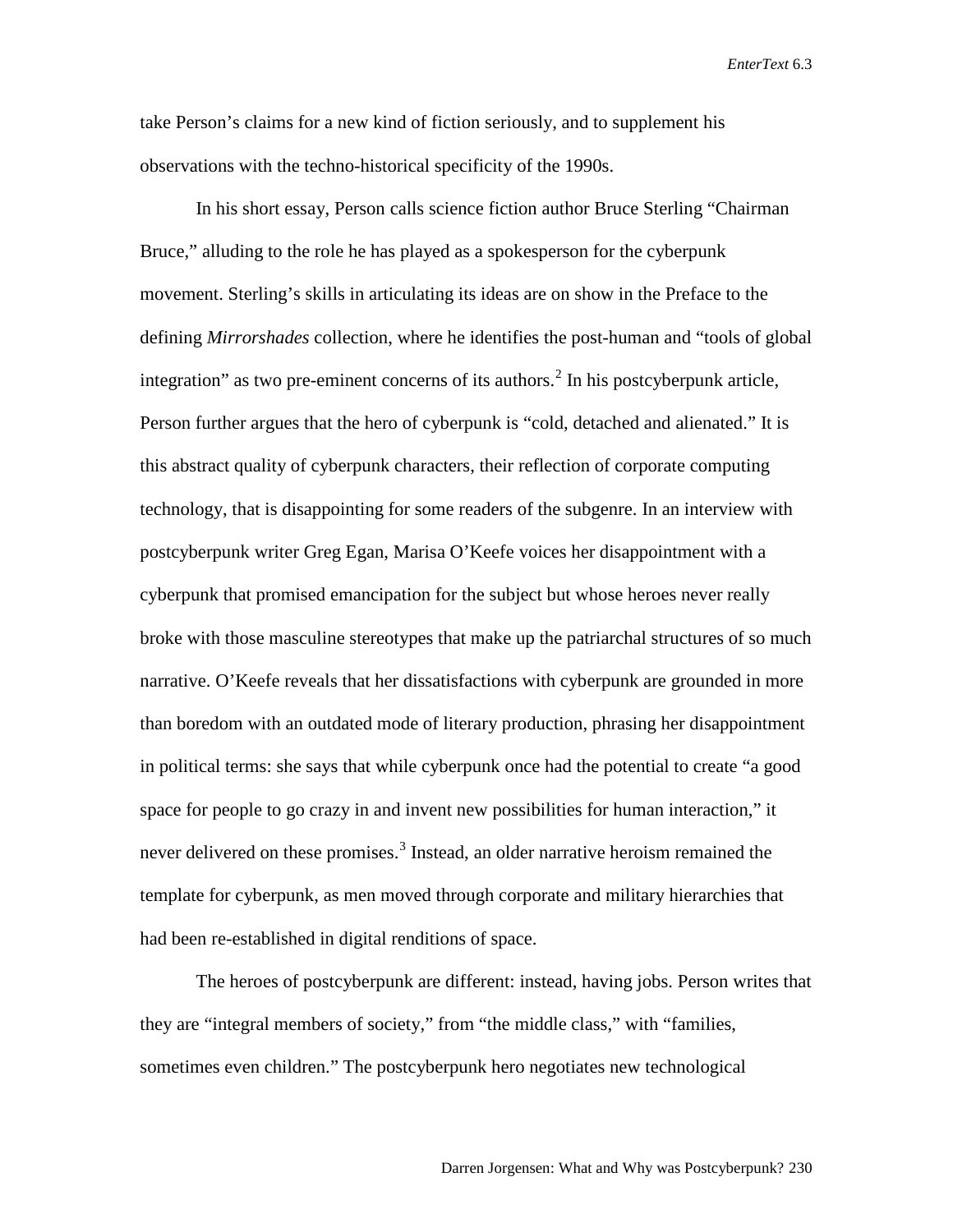developments with the responsibilities and anxieties that come with bourgeois life. While it was possible for Sterling to describe cyberpunk as "radical Hard SF," insofar as its novels are more interested in technology than people, postcyberpunk represents a shift across the generic dyad to social SF.<sup>[4](#page-15-3)</sup> As Person explains of these novels, "their social landscape is often as detailed and nuanced as the technological one." If the generic identity of cyberpunk lies in its dense and thriller-like interest in the aesthetics and pyrotechnics of near-future technologies, postcyberpunk is innovative on the level of cognition, as it wants to answer the questions posed by technology to subjectivity.

The transition from cyberpunk to postcyberpunk is most clearly traced in the work of Sterling himself, from the earliest novels, *Involution Ocean* (1977), *The Artificial Kid* (1980) and *Schismatrix* (1985), to *Islands in the Net* (1988), *Holy Fire* (1996), *Heavy Weather* (1994), *Distraction* (1998), *Zeitgeist* (2000) and *The Zenith Angle* (2004). [5](#page-15-4) It is hardly possible to work through all of these novels here, except to make a few helpful comparisons. *The Artificial Kid* and *Distraction* both have heroes wanting to succeed in public life. The cyberpunk hero, The Artificial Kid, is a media star, living amongst other media stars in a real-time studio where fights and ongoing adventures determine their popularity for an audience that remains invisible in the novel. Cameras follow the Artificial Kid wherever he goes, in a life of extravagant celebrity and violence. The hero of *Distraction* is, instead—consistent with Person's ideas about postcyberpunk—a professional media campaigner. The reader meets Oscar as the publicity manager for a US senator, before he becomes the leader of a rogue scientific research station, and is finally employed by the US president in a mission to reunify a country that is fragmented amidst radical technological and social change. His success in each of these ventures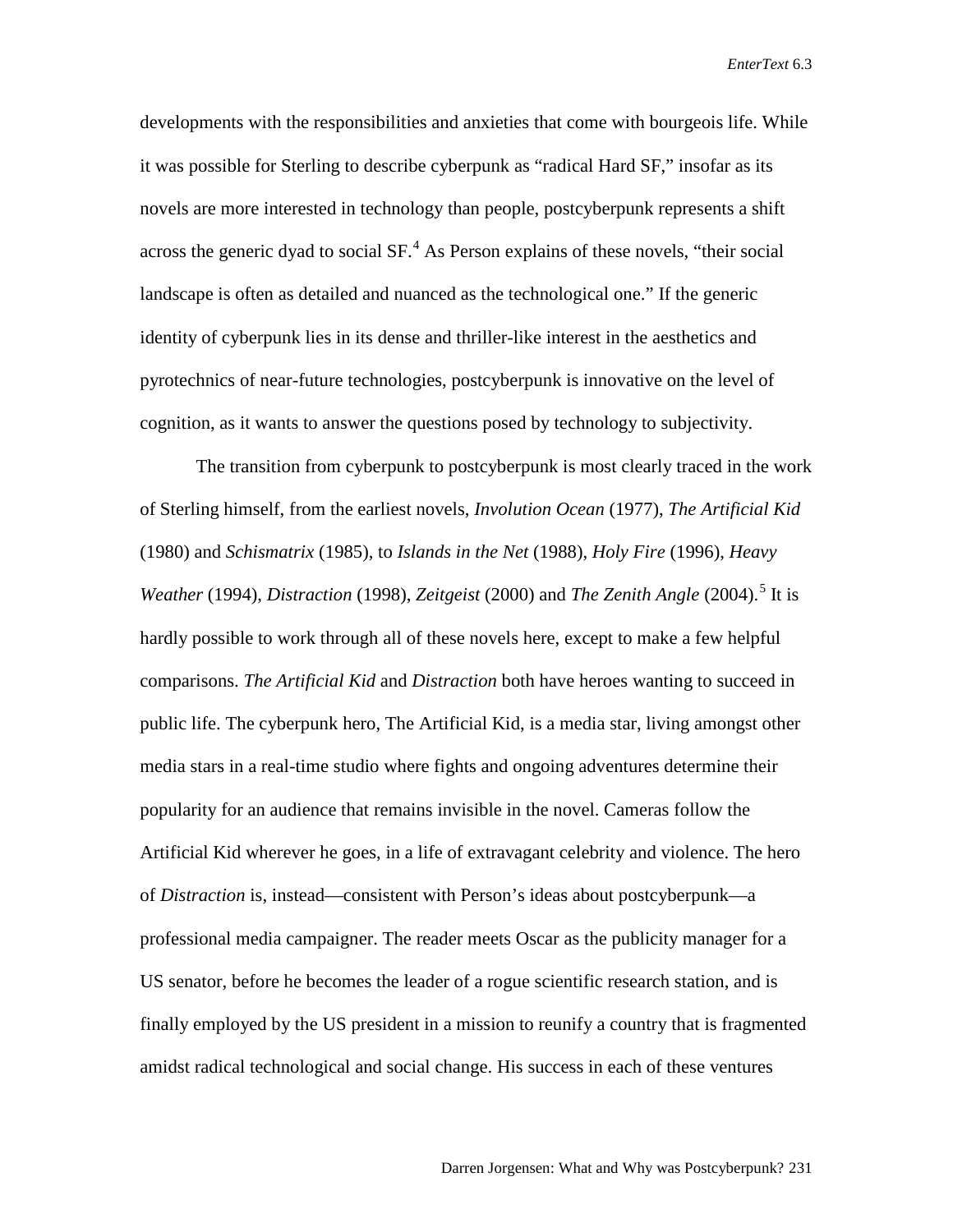depends on his ability strategically to manipulate the American public and the players who vie for its attention. Like the Artificial Kid, his body has been modified. While the Kid can withstand superhuman amounts of violent conflict with his opponents, Oscar was grown by a renegade biotechnology corporation into a man with rapid attention capacities who needs very little sleep. His post-human condition enables him to key into events and information pertinent to the *zeitgeist* of a disintegrating America. That he is so successful at foreseeing the consequences of his arrangement of allegiances and scandals may well be due to a certain correspondence between his post-human condition, making him permanently hyperactive and distracted, and this similarly post-human and near futurehistorical situation.

It is tempting to identify this shift from the Artificial Kid's obsessive concern with appearance to Oscar's conspiratorial multiplicity as that between the televisual and computational, from the mass mediated 1980s to a networked 1990s. The situation of mediation has been appropriately transformed in *Distraction* to one of increasing complexity, a transformation analogous to those changes in the psyche that would seem to be necessary in an increasingly information-rich world. It is my argument here that postcyberpunk represents this change cognitively, in heroes who negotiate the new technological regime with changes made within the mind itself. Oscar's modified consciousness, which is able to out-think the various players on the American political board, is just such a change, as is the transformation he undergoes in the final pages of *Distraction.* Here the passage from one post-human state of consciousness to another is narrated through Oscar's inner monologues, as he inhales a modification to become a bicameral thinker: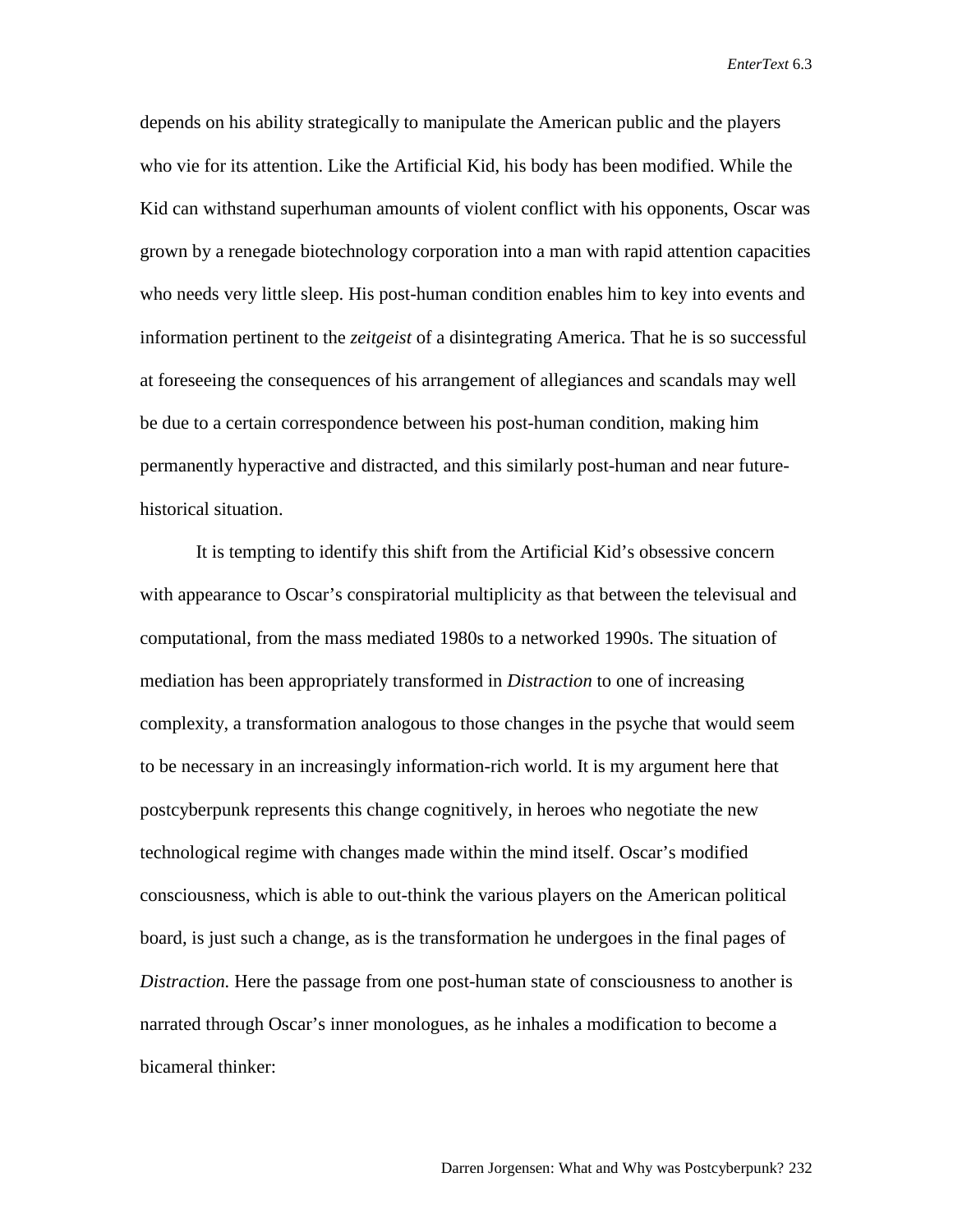When he closed his eyes, Oscar actually could feel the sensation, somatically. It was as if his overtight skull held a pair of bladders stuffed inside, liquid and squashy, like a pair of nested yin-yangs. One focus of attention was somehow in "the front" and the other in "the back," and when the one to the front revolved into direct consciousness, the other slipped behind it. And the blobs had little living eyes inside them. Eyes that held the nascent core of other streams of consciousness. Like living icons, awaiting a mental touch to launch into full awareness.<sup>[6](#page-15-5)</sup>

In a second knight's move away from the mind of a traditional biology, Oscar finds himself able to carry on two conversations at once, to sing and process mathematical equations at the same time, and to puppeteer American public life even more effectively.

Such narrative moments also represent a transformation in the relationship between cyberpunk's dyad of the post-human and the global. For while these technologies are internalised, in the cognition of the hero, they simultaneously reach out to the rest of the Earth. In the final pages of *Distraction* it turns out that the US president has also been infected with bicameral consciousness. To turn to another Sterling novel, *Holy Fire* (1996), is to find another internal and global representation of transformation, as 94 year-old Mia undergoes a radical rejuvenation treatment that returns her to the state of a twenty year-old. While this is supposed to be a physical reversion, as the flesh is emptied out and replaced from within, its effects are also mental. Mia loses the memory of her personality, comes to experience afresh the complexities of sexuality, naivety and a disdain for the elderly. When she rechristens herself Maya, she makes a definitive break with the gentrocrat population to which she once belonged. The gentrocrats are the aged overlords of a conservative Earth. They embody the post-human and the global, as technologies of life-extension enable them to hold onto power past the generational shift that would normally deprive them of it. Their wealth and obsession with life extension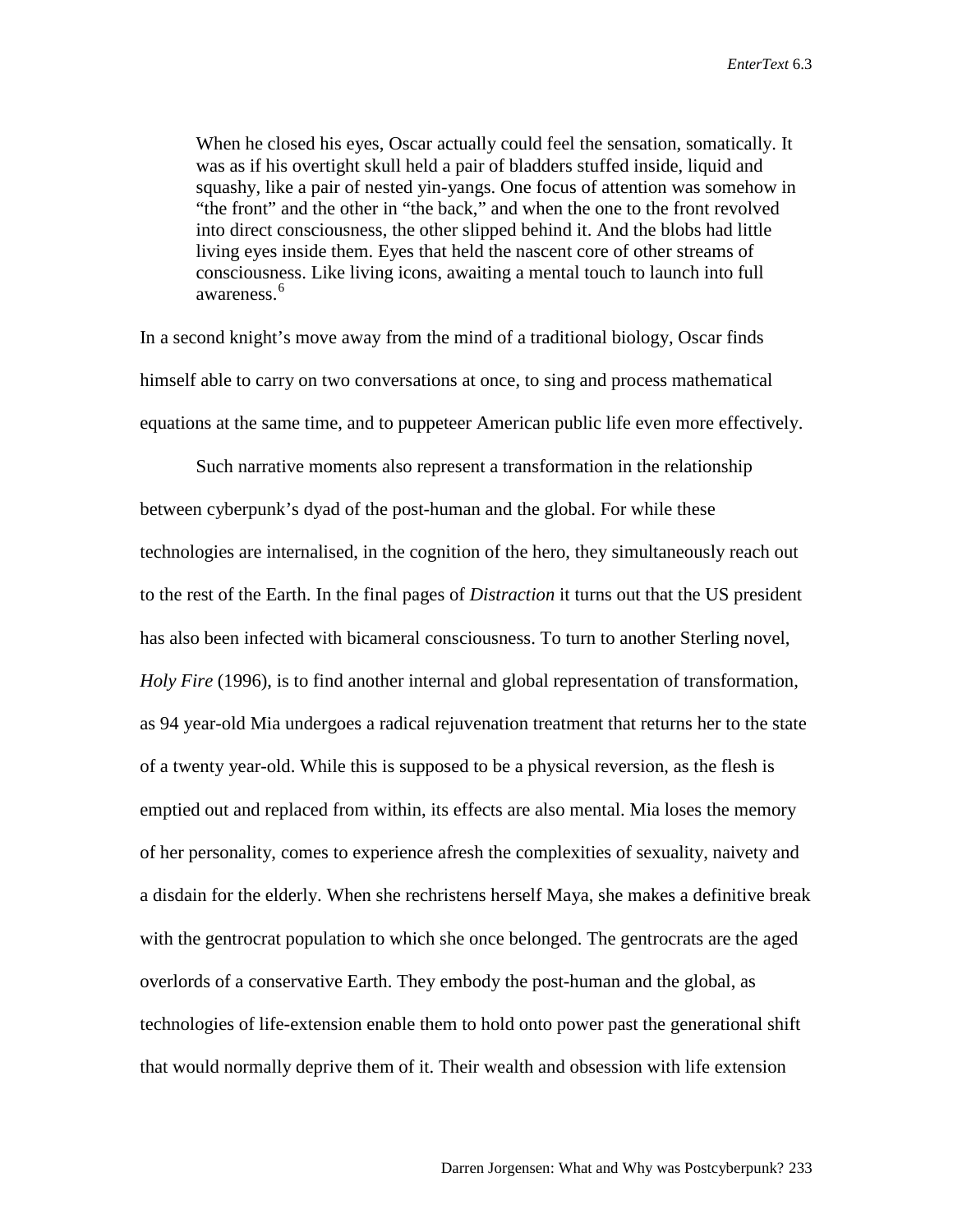finally leads to this rejuvenation experiment, which not only extends life, but restores youth. Yet the effects of the treatment will bring the gentrocrats to abandon it as a way forward, as Maya's internal life reverberates with the destiny of the world.

It is the personalisation of such transformations that makes postcyberpunk such a vibrant subgenre. The reader follows both Oscar and Mia through representations of their cognitive transformations, and also through their renewed understandings of life. For the gentrocrats of *Holy Fire*, life is only understood in terms of duration. When Maya untangles herself from the media apparatus and joins a drifting population of contemporary youth, she discovers a much more varied version of life brought into being by biotechnology. Whole cities are edible, crab-like creatures serve drinks on trains, people bathe in pools of cleansing moss, and intelligent dogs host television programmes. From living among the aged gentrocrats, stuffed with biotech and living beyond their sexuality, vitality and capacity to change, Maya discovers the world that is fastidiously avoided by the neurotic conservatism of the older generation. Rather than being obsessed with cleanliness and medical progress, Maya is sexually active, trusting and conscious of her own lack of self-knowledge. She could not be more different from the informed and regular person that she has abandoned, and whose thoughts Sterling narrates in the early part of the novel. Maya initially feels her past life as "nothing but a bundle of old habits," and eventually does not feel it at all.<sup>[7](#page-15-6)</sup> Narrating Maya's transition from one state of mind to another, Sterling breathes personality into the cold reality of technological change.

It is to Greg Egan that we can turn for a second example of such narratives. His first novel, *Quarantine* (1992), narrates cognitive change from the point of view of Nick, a detective in the near future. In *Quarantine* the world has been transformed by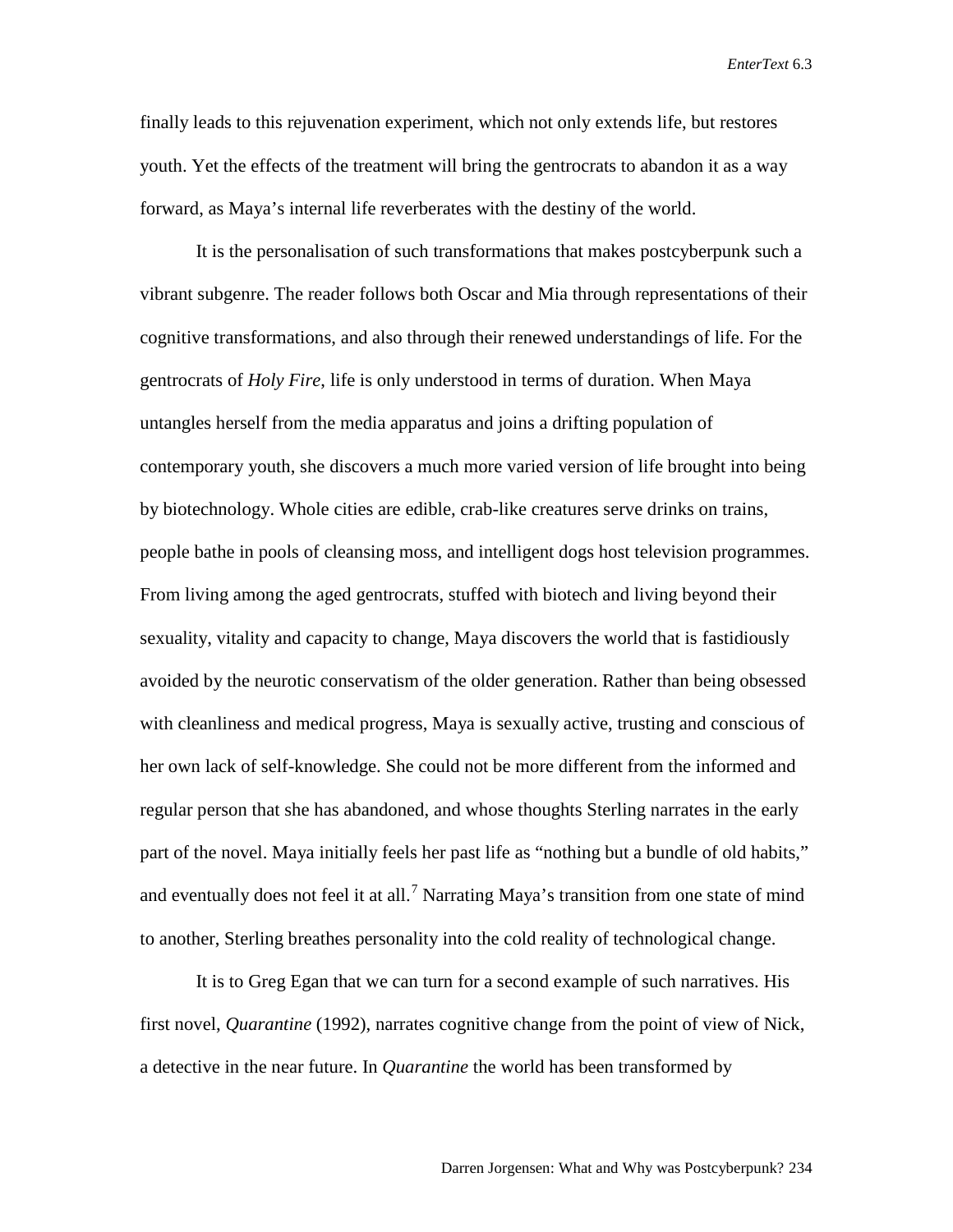neurological technology and corporatisation. Nick's brain has been altered by "mods," or neurological modifications, manufactured and sold by megacorporations. Bought over the counter and inhaled through the nose, they enable their users to do everything from telling the time to accessing the internet, playing games to translating foreign languages. Simply plugging into these new technologies can, however, be a recipe for disaster in this Egan novel. The mod "Night Switchboard," for instance, cannot be used while awake for fear of serious disorientation. Knowledge is placed directly into the user's mind, so that one comes to "simply wake, *knowing.*"[8](#page-15-7) Users come to the sudden realisation that a message has arrived, without the need for an interface. "Night Switchboard" is useful for communicating confidentially, since it is more difficult to eavesdrop on a knowledge that has not been encoded into language. The trauma associated with "Night Switchboard," however, places a certain distance between the subject and his technological instantiation. This distance is repeated throughout the novel as Nick constantly negotiates with his mods, his relationship with the virtual.

The innovation of the mod recalls George Alec Effinger's Marid Audran novels, published between 1987 and 1991. It is worth pausing on these books to map the transition from cyberpunk to postcyberpunk. In Effinger's *When Gravity Fails* (1987), *A Fire in the Sun* (1989) and *The Exile Kiss* (1991), cognitive changes are wrought by "moddys," which are not just additions to the personality, as in Egan, but take it over entirely. The term "moddy" applies not only to the technology itself but to the person transformed. So a prostitute wearing Brigitte becomes Brigitte, not to be confused with the person who is wearing this seductive personality. The second of these novels, *A Fire in the Sun*, begins to narrate the subject's relationship with cognitive change, the internal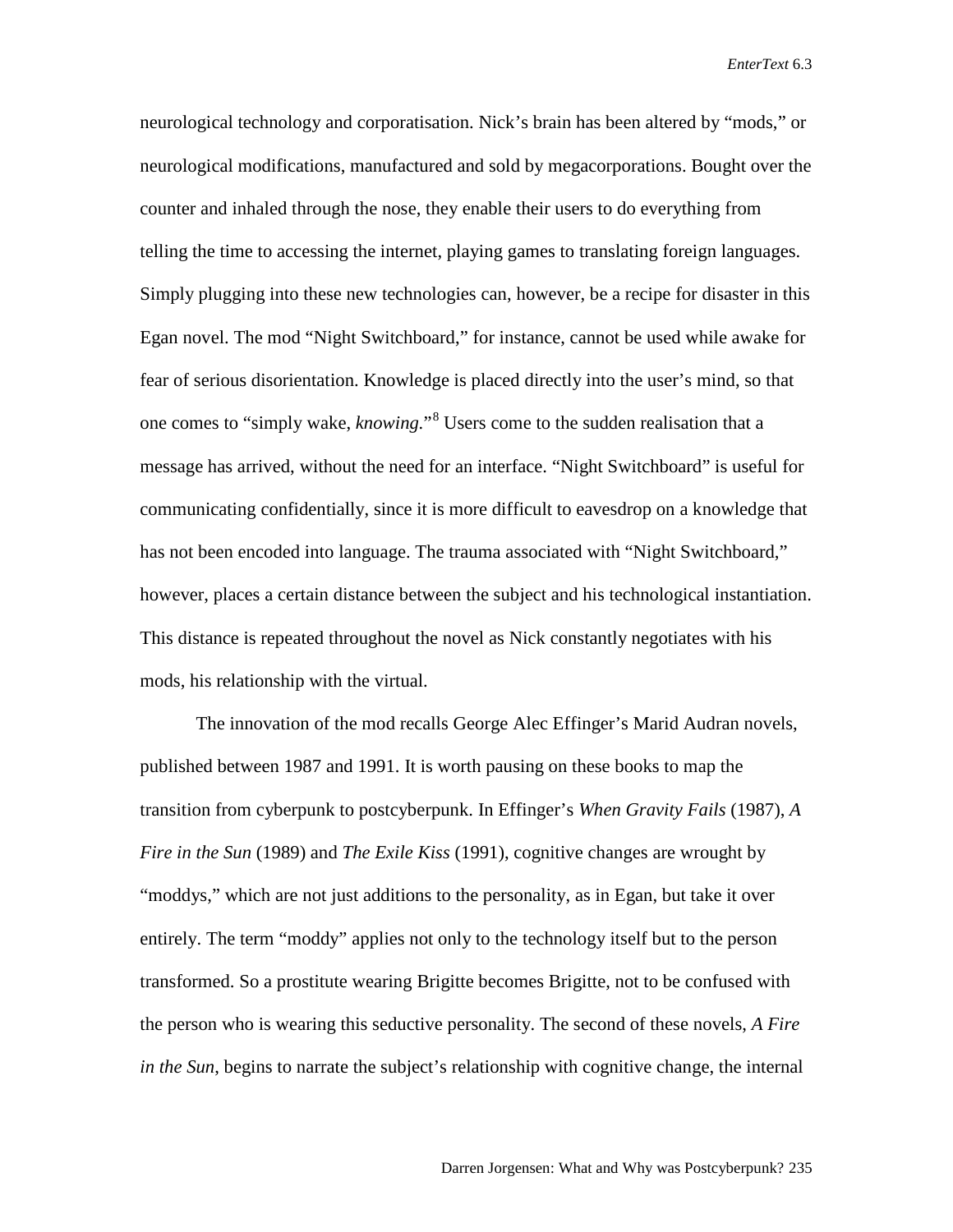struggle with technologies of the mind. After wearing a moddy that dumbs him down for reasons irrelevant here, the Audran character feels "angry for half an hour."<sup>[9](#page-15-8)</sup> While this internal dialogue is an aside to the gangster narrative of this novel, in Egan it becomes the very motivation for the hero's actions. If the moddy is a convenience or inconvenience for Effinger's characters, in Egan the mod is a narrative device.

The moddy's total takeover of the personality is very different from the fracture that Egan's mods inflict upon cognition. In *Quarantine* Nick accesses mods without becoming them. They enable him to mine remote information databases and evade security systems, but also to induce different states of consciousness and talk to virtual personalities. One of these personalities is a simulation of his dead wife, who like some avatar for the superego scolds him for not being honest with himself. Nick has relationships with his mods, the boundaries between himself and them often more than blurred. He has, for instance, remained wired into one heightened-alert mod since his wife was killed, enabling him to short-circuit the grieving process. His emotional life is neurologically determined, the flow of his feelings twisted into the shape of his needs. The global dimensions of the mod appear when Nick is forcibly implanted with a loyalty mod that ensures he cannot disobey the company that has imposed it upon him. Nick's thoughts convolute as he struggles with the neurological twists and turns of a cognitive corporatisation. Here the globalisation, if not politicisation, of inner life marks out the postcyberpunk narrative, engaging with the technological conditions of global power.

Like any slave Nick is all too aware that he has been co-opted, that his loyalty is being enforced at the neurological level. Not free to be disloyal but free to think about his new circumstances, he internally negotiates with his new mod. While he knows that "my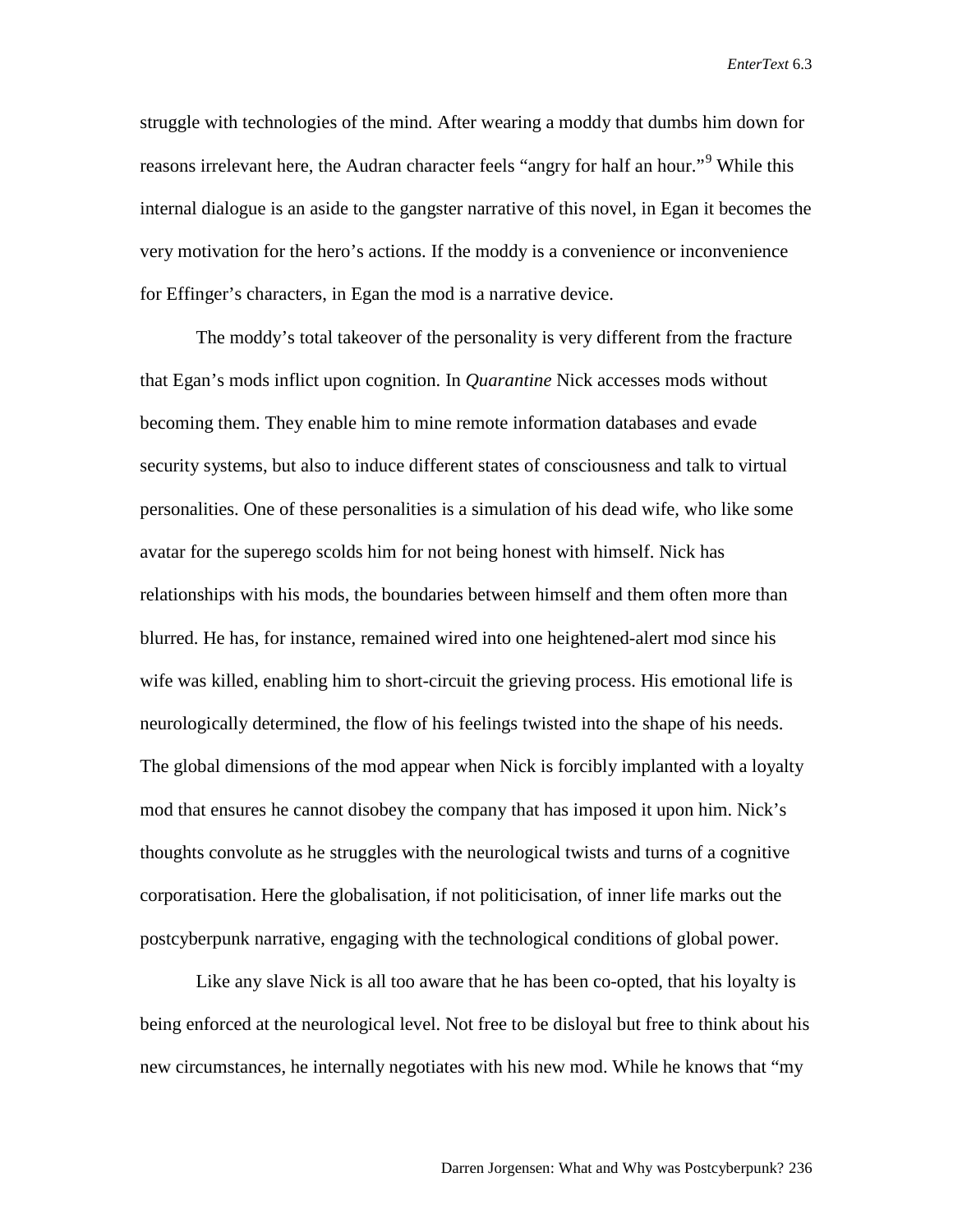emotions, my desires, my values, are the most anatomical of things," this anatomy is by no means rational. Nick declares that "I want to serve the Ensemble, more than I've wanted to do anything before. All I have to do is find a way to reconcile this with my sense of who I am."<sup>[10](#page-15-9)</sup> At one point he reasons that he wants to be loyal to the company because he is loyal, just as "*If I was free, I'd want to be free.*"[11](#page-15-10) Here a particular cognitive formation is mapped according to the technologies and political conditions that brought it about. The loyalty mod is an indictment of the situation of white-collar workers today, whose corporate employers demand both loyalty and a high degree of false personalisation.<sup>[12](#page-15-11)</sup> The tensions between human and post-human, self and technologically modified self, become symptomatic of the individual's struggle with their own place in the regimes of this global corporate power.

*Quarantine* was the first of Egan's novels, following which *Permutation City* (1994) also reproduced internal struggles brought about by technological interventions into consciousness. The beginning of *Permutation City* establishes anxieties to do with technology and the mind by introducing the reader to a character that has awoken for the first time in virtual reality.<sup>[13](#page-15-12)</sup> The anxiety here is not produced by the artifice of his surroundings, but by the realisation that he himself is a virtual entity, reconstructed from a scan made in the material world. His original self and his Copy talk through the interface between virtual and actual, the Copy demanding to be discontinued to relieve himself of the sensation of being buried alive. The next Egan novel, *Distress* (1995), opens with a similar demand for death from a character resuscitated by technology.<sup>[14](#page-15-13)</sup> Danny is a murder victim lying dead in hospital. By pumping his body full of chemicals that would be toxic to the living, an investigator can bring him back to life for a couple of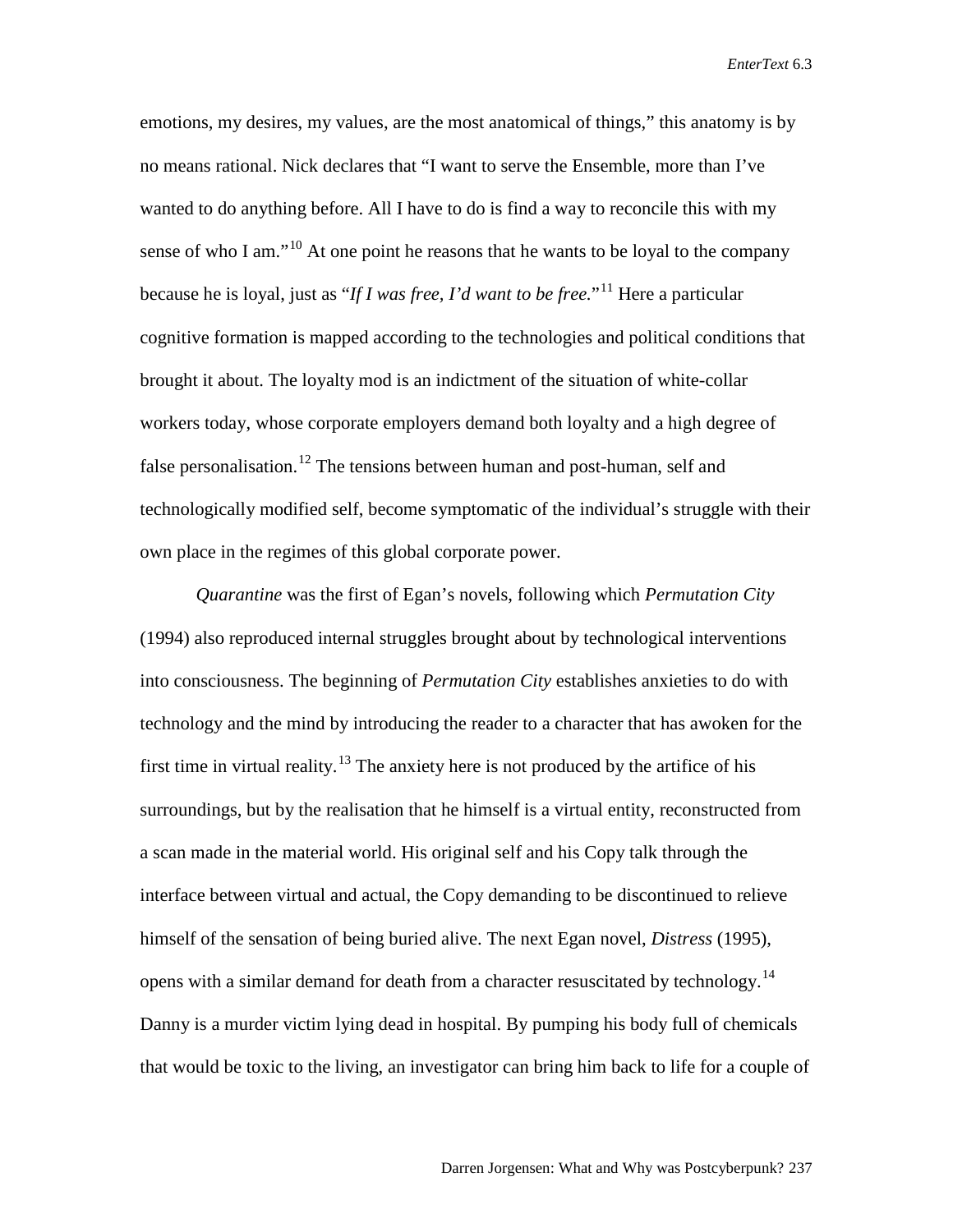minutes in order to ask him the identity of the murderer. The process backfires, as Daniel realises what is happening to him and screams in pain and terror. The tension in both cases, between the characters' expectations of their place in life and their post-human actuality, drives Egan's narratives.

Each of these novels, from Sterling's *Distraction* and *Holy Fire* to Egan's *Distress*, personalise post-human and global technologies. They narrate the ontological situation of characters caught up in changes to their own cognitive condition. Their situations are also historical, as these technologies are produced by a world that is in transition. It was not only the development of computing and biological technologies that influenced this writing, however. Global politics can also be found in each of these novels. Quarantine was published in 1992, just after the communist USSR and Eastern Europe made a sudden transition from monopolistic communist economies to monopolistic capitalist ones, and while China was beginning to open itself to foreign investment. These two events catalysed the economic globalisation we live amidst today, and to which postcyberpunk was an early witness.

The shift from cyberpunk to postcyberpunk was, as we have seen, one that described the cognitive changes that accompanied the internalisation of certain technologies, the virtual as it encroached further and further into the mind. That this internal colonisation is an effect of the fall of alternatives to capitalism in the external world may seem at first a stretch of the imagination, yet the appearance of these internal cognitive struggles does coincide historically with the unprecedented expansion of capitalism into the external world. The ontologies of postcyberpunk can be thought of as a kind of working through of this new situation for the subject. We can turn to two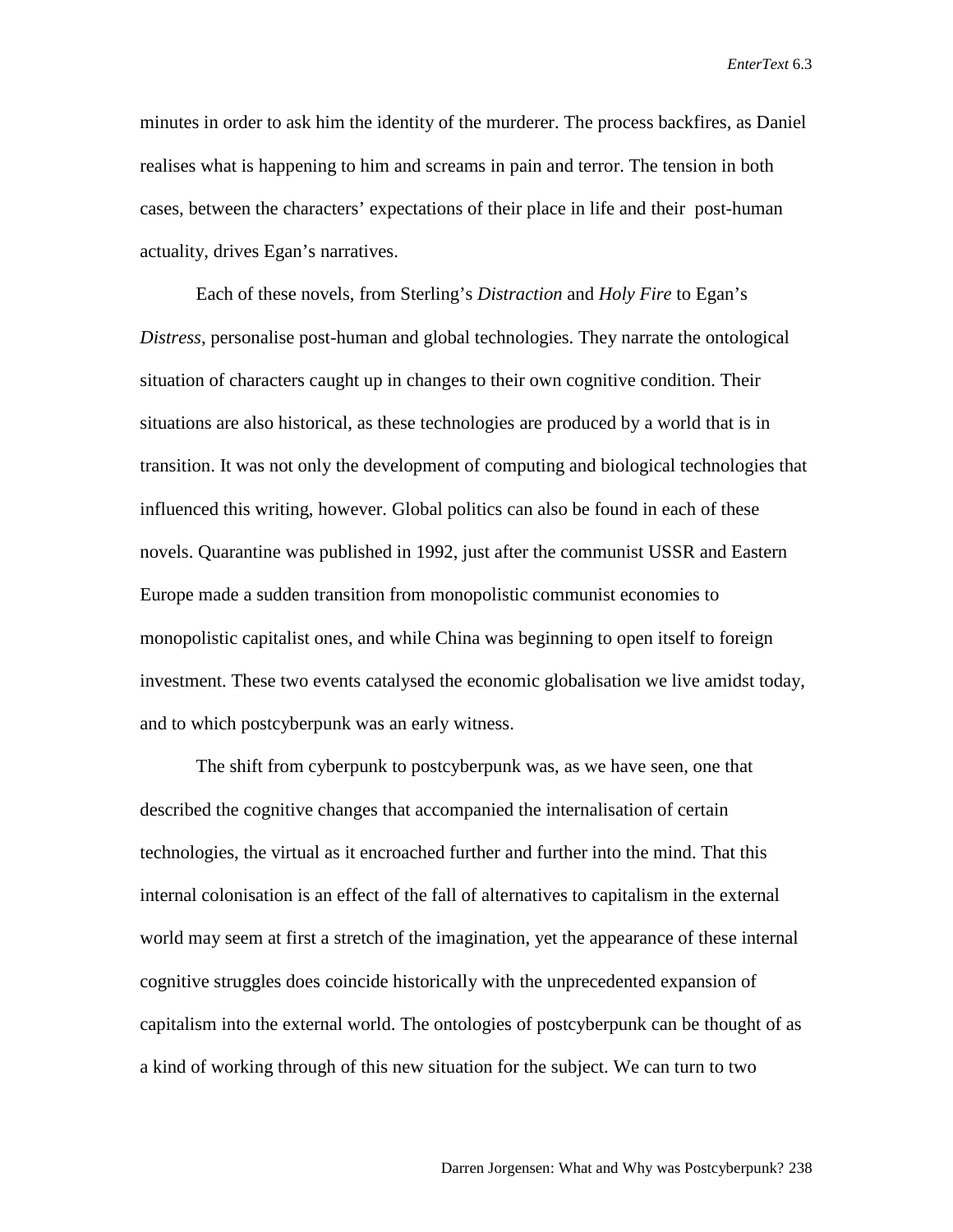examples from the 1990s that showcased the new roles of virtual technologies and biotechnologies in aligning the global with the cognitive. The first was the 1991 Gulf War, in which the US military showcased its armoury of remote, visually mediated destruction. The second was the development of genetic biotechnologies, which in this period came to demonstrate how easily the boundaries between capital and nature could dissolve, suddenly making science fiction scenarios of global biological transformation less fictional. These technologies were also caught up in an expanding regime of military and corporate power.

The 1991 Gulf War resituated the cyberpunk imagination into a fully articulated military campaign, as soldiers wired into interactive technologies carried out a campaign of destruction. That which O'Keefe once thought held "new possibilities for human interaction" quickly turned into a way of expanding US power in the world.<sup>[15](#page-15-14)</sup> After this war the cyberpunk hero resembled less the protégé of a new technological era than the pilots of this wartime offensive. Yet cyberpunk was never a utopian subgenre. In its most famous novel, William Gibson's *Neuromancer* (1984), the spatialisation of the virtual takes place in a cyberspace that the military in fact invented. Gibson describes its origins: "Cold blue military footage burned through lab animals wired into test systems, helmets feeding into fire control circuits of tanks and war planes."[16](#page-15-15) In *Neuromancer* this technology has mutated into a networked grid of three-dimensional graphics, virtualisation having taken on the scale of a corporate world-within-a-world.

The 1991 Gulf War made visible, in a worldwide television broadcast, the degree to which the US military had gone virtual. As the war showed off US military supremacy, it also occasioned the rise of CNN in a "successful convergence of the media and the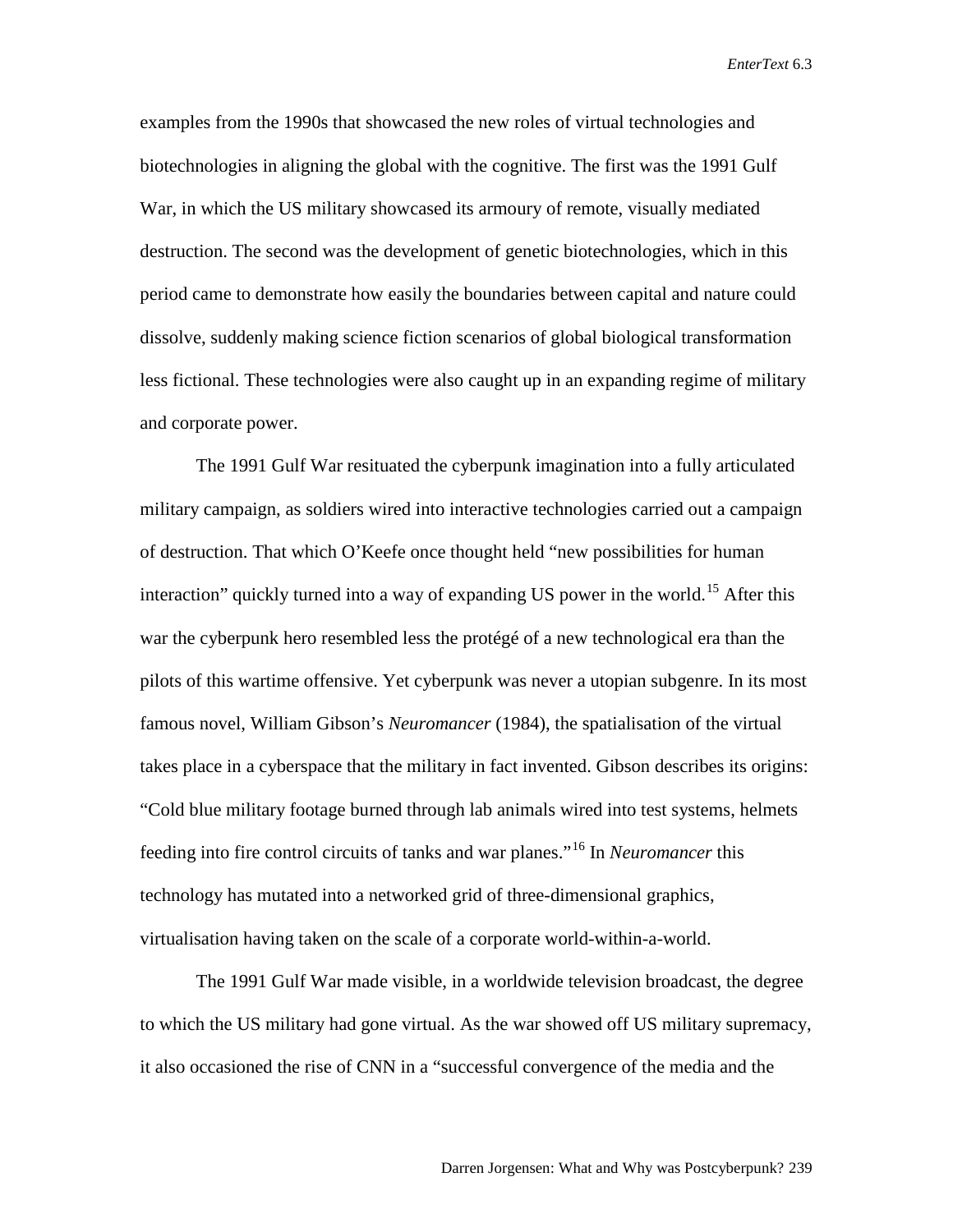interests of the state."<sup>[17](#page-15-16)</sup> CNN had near-exclusive broadcast rights from the US military, and subsequently a near-monopoly of the world's news broadcasts, in a globalisation of the militarised virtual. "We are no longer in a logic of the passage from virtual to actual," wrote Jean Baudrillard at the time, "but in a hyperrealist logic of the deterrence of the real by the virtual."<sup>[18](#page-15-17)</sup> The conflation of the military-industrial complex with new technologies and a monopolistic American media appeared to overwhelm the possibilities of difference that O'Keefe once found in the virtual. Cyberpunk's interest in post-human technologies and the global was now in a politically dubious position. The situation was not without precedent for a genre interested in expensive technologies. After the moon landing, astro-futurist novels were associated with US manned space travel and all its propagandistic patriotisms and anthropocentrisms. Like the 1991 Gulf War, the moon landing also attracted record television audiences for a US technological achievement. If it was going to be innovative, space fiction after 1969 had to distance itself from these sentiments. So too postcyberpunk fiction, written in the 1990s, needed to put into place a certain distance between itself and this colonization of the virtual by the US military.

If the 1991 Gulf War opens an epoch of global virtuality, the development of genetic technologies throughout the 1980s and 1990s marks a new era in biotechnology. The ongoing mapping of the human genome, the manufacturing of cloned animals, and advances in genetic engineering, all represent epochal advances in the potential for technologies of life. These technologies made a large-scale appearance in the fields of both health and agriculture, after US courts ruled in 1982 that genetic life-forms could be patented. This ruling opened the door for companies to develop new immunisations and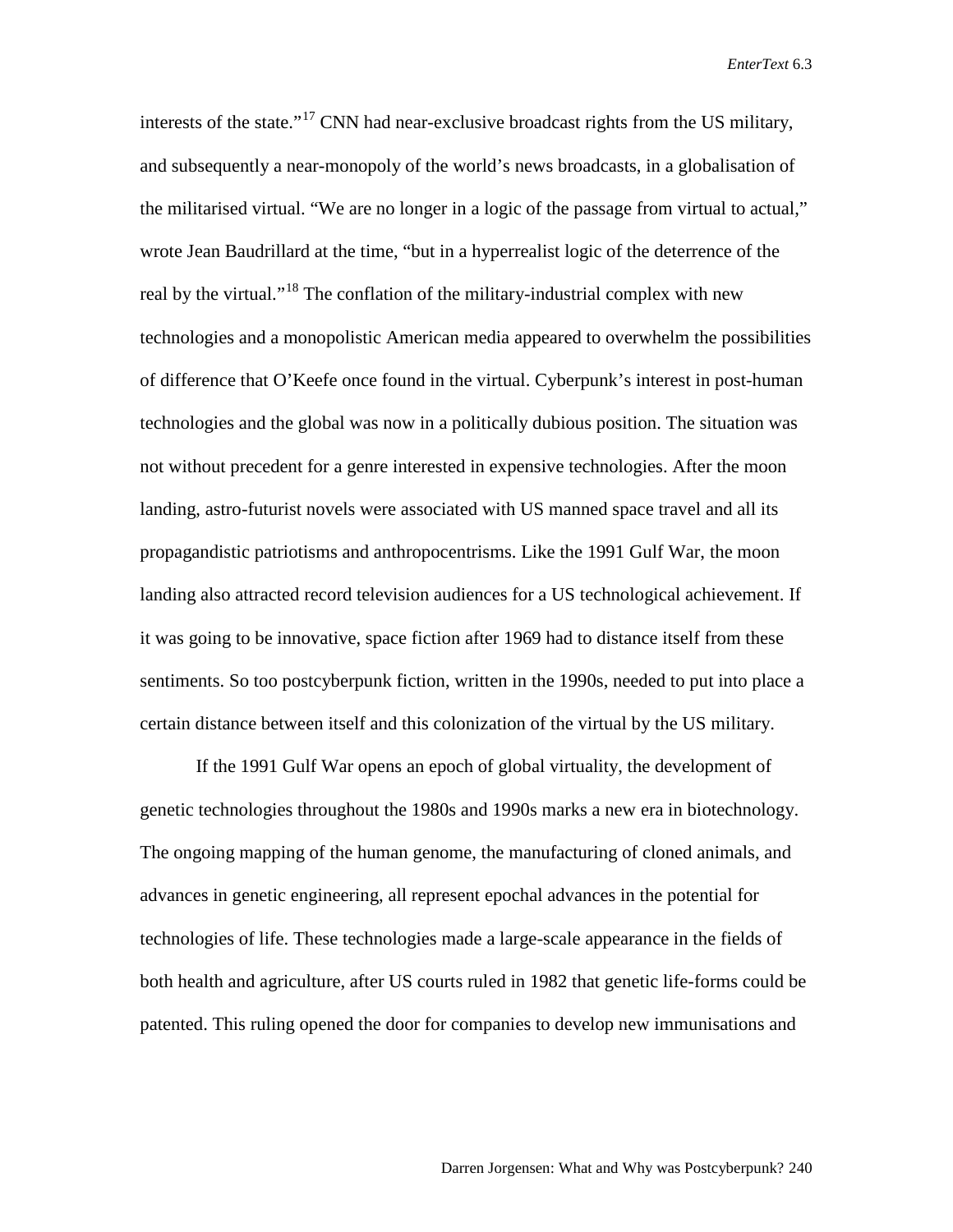to sell altered seeds on a global market. When in *Holy Fire* Maya catches a train across Europe, she looks out upon a changed landscape:

The giant fungi weren't plants. They'd been designed to transmute air, water, and light into fats, carbohydrates, and protein, with a bioengineered efficiency previously unknown to the world of nature. A field of engineered gasketfungus could feed a small town. The fungi were two stories tall: dense, green, leafless, square edged, and as riddled as a sponge. Once you got used to the monsters, they were rather pretty. And it was nice that they were pretty, because they covered most of rural Europe.<sup>[19](#page-15-18)</sup>

The kinds of changes that Maya's body represents are replicated in these vast fields of gasketfungus, their distorted formulations of the natural mirroring Maya's revitalised youth. These transitions, between technological developments and post-natural states, work through anxieties about new technologies and their globalisation. The spread of the gasketfungus over "most of rural Europe" parallels the ambitions of contemporary companies such as Monsanto, who continue to campaign for the adoption of genetically engineered crops all over the world.<sup>[20](#page-15-19)</sup>

The global reach of both virtual and genetic technologies, the sense in which they have radically reconfigured the state of things, is embedded in postcyberpunk as a tension between the subject and this world that has been transformed by technology. Of cyberpunk, Fredric Jameson has argued that it is "fully as much an expression of transnational corporate realities as it is of global paranoia itself."<sup>[21](#page-15-20)</sup> If this serves as a strategic definition of cyberpunk, postcyberpunk may be seen as the maturing of this paranoia, as the heroes of these novels come actively to engage with their global situation, constructing and reconstructing themselves accordingly. The post-human is symptomatic of a set of changes taking place not only in the technological world, but in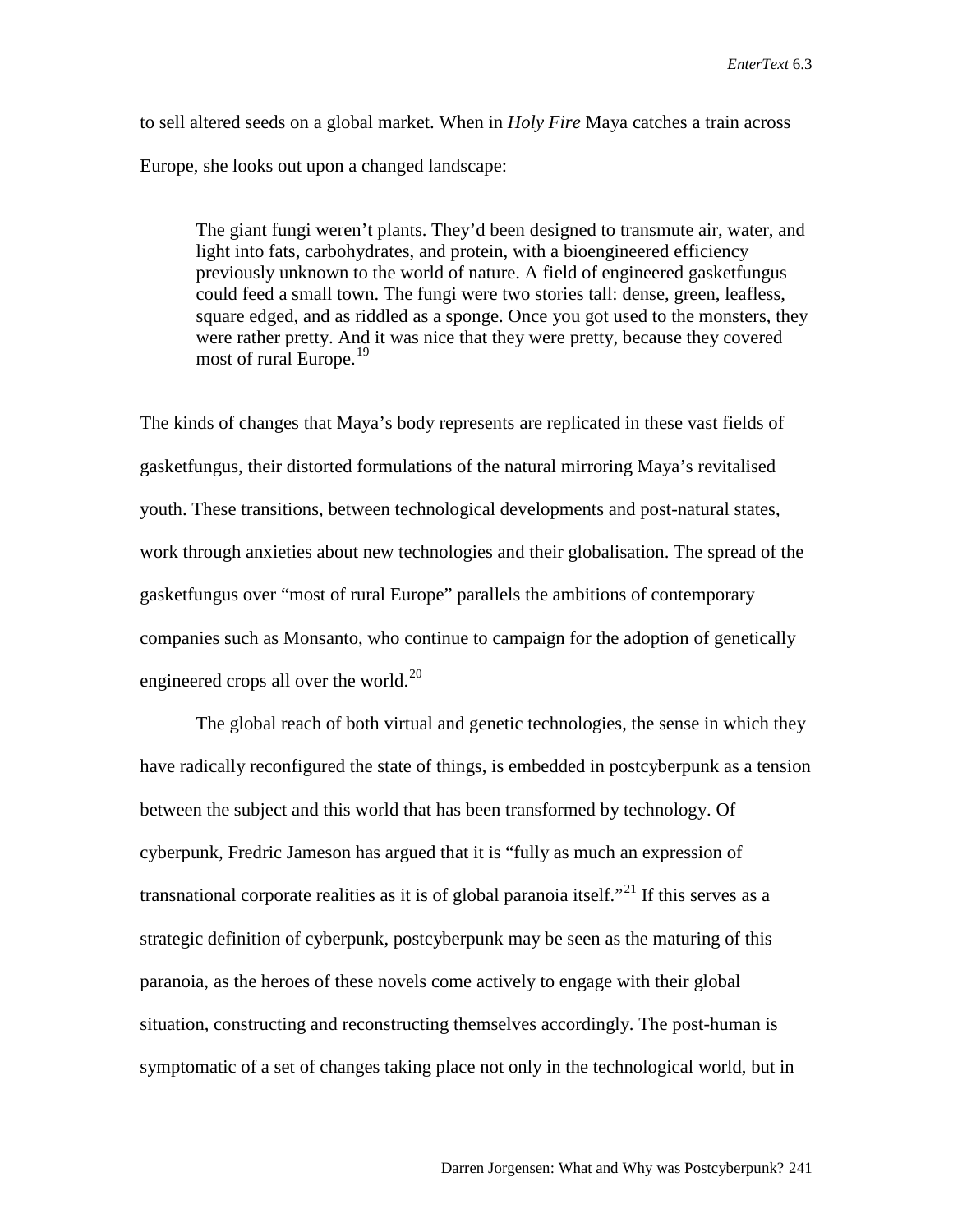the historical one. It is with this sense of working through the implications of certain kinds of technologies in a certain kind of world that postcyberpunk offers a meditation on the historical circumstances within which it is written. It weds these technologies to their lived contexts, describing their experience and thus integrating the global with the personal, the abstract with the embodied.

A later novel by Egan is of interest for its departure from this dialectic of the global and the virtual. *Diaspora* (1997) is set almost entirely in virtuality, its disembodied characters roaming the interior of an orbiting supercomputer like children in an infinitely altering maze.<sup>[22](#page-15-21)</sup> Yet even in this celebration of the virtual, in a novel devoted to exploring its most obscure possibilities, the global concerns of postcyberpunk rear their head like a monkey from some forgotten branch of the tree of generic development. For left behind on the Earth are the "fleshers" who have not been tempted to upload themselves into the high technologies that have been offered them. Their attachment to embodiment comes with its own problems, however, as the temptations of different kinds of genetic configurations have led to an array of human forms, from the zombie-like dream monkeys to ocean-going peoples sprouting gills and fins. It is here that the triangulation of postcyberpunk appears, in the form of the "bridgers" who are on an intergenerational mission to reunite the disparate genetic tribes. They are altering themselves and their future generations, in order to create a population who can keep the communication lines open across this world that has been abandoned by the virtual characters who occupy centre-stage in this novel.

The concerns of postcyberpunk, this work of bridging the post-human with the global, only appears briefly and very early in the novel, and here only to establish the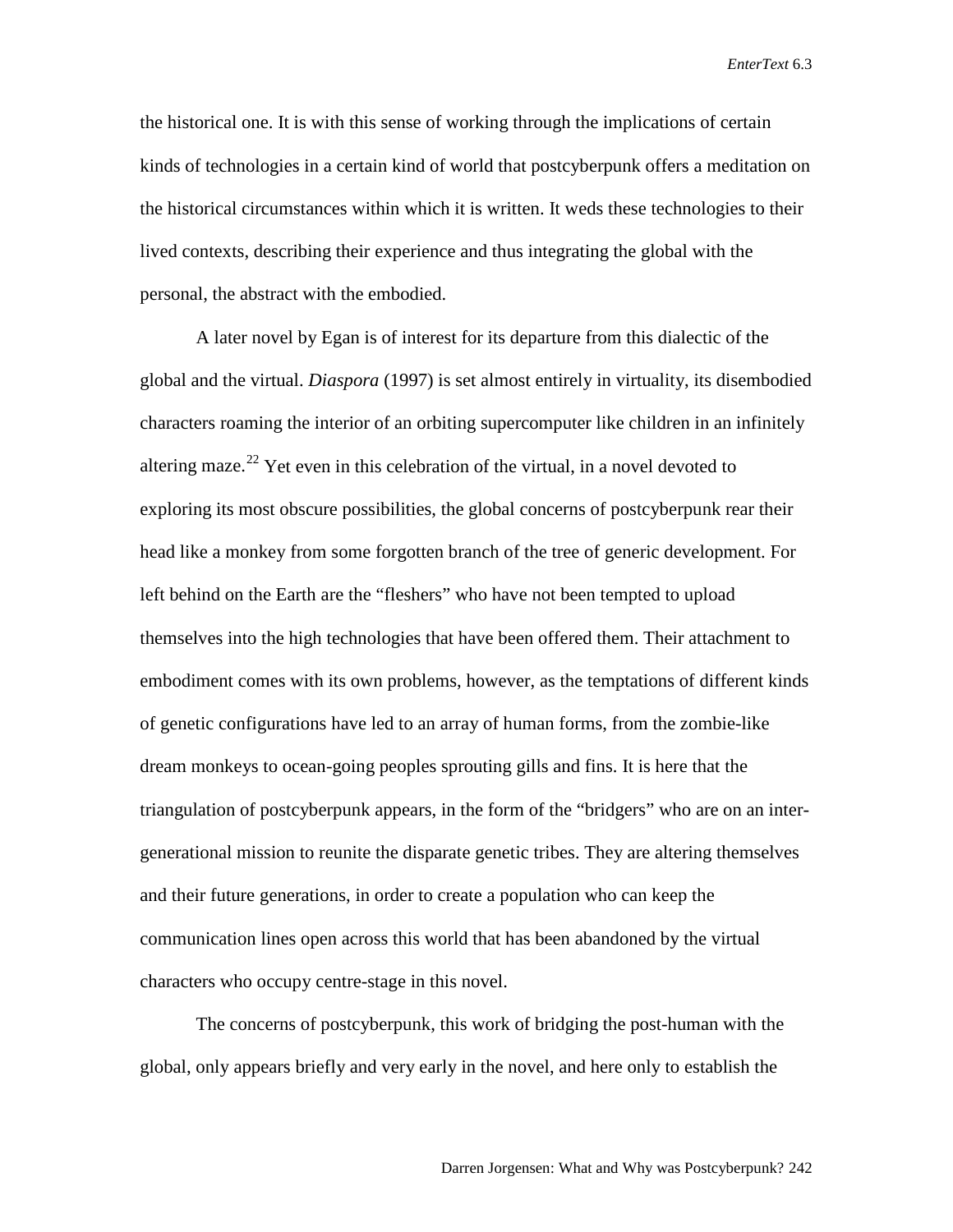vertigo of a sheer virtuality represented by the interstellar, multi-dimensional journey that makes up most of the rest of the novel. The ascension of the virtual in this novel places the concerns of postcyberpunk in its historical place, as belonging to that period in which the virtual's influence—here represented by warfare and biotechnology—was in fact new. Postcyberpunk has in this case been absorbed into the greater concerns of science fiction, mirroring the fate of cyberpunk itself. As such, it no longer appears so much as part of a linear generic development, as a generic discontinuity that is all the more interesting for its distributed nature.<sup>[23](#page-15-22)</sup> It has been rapidly absorbed into the contemporary production of science fiction, appearing within this narrative or that one only to be subsumed within more abiding concerns. This absorption can be thought of as a gauge of a set of anxieties that have been eclipsed along with their historical moment, of virtual and genetic technologies that have become more and more a part of the texture of the world.

## **NOTES**

 $\overline{a}$ 

<sup>1</sup> Lawrence Person, "Notes Toward a Postcyberpunk Manifesto," reprinted in *Slashdot* (9 October 1999). Available at [<http://slashdot.org/features/99/10/08/2123255.shtml>](http://slashdot.org/features/99/10/08/2123255.shtml) accessed 5 January 2007. Subsequent

in-text references to Person are to this text. <sup>2</sup> Bruce Sterling, "Preface," in Sterling, ed., *Mirrorshades: The Cyberpunk Anthology* (London:

<sup>&</sup>lt;sup>3</sup> Marisa O'Keefe in Greg Egan, "Interview with Marisa O'Keefe," *Noise!* (January 1998). Available at <http://gregegan.customer.netspace.net.au/INTERVIEWS/Interviews.html#noise> accessed 5 January 2007.<br><sup>4</sup> Sterling, "Preface," vii.

 $5$  For the sake of brevity, I have excluded considering the short stories and non-fiction of both Sterling and Egan here. I have also left aside Sterling's collaboration with William Gibson, *The Difference Engine*

<sup>&</sup>lt;sup>6</sup> Bruce Sterling, *Distraction* (New York: Bantam, 1998), 496-497.<br>
<sup>7</sup> Bruce Sterling, *Holy Fire: a Novel* (New York: Bantam, 1997), 77.<br>
<sup>8</sup> Greg Egan, *Quarantine* (London: Millennium, 1992), 3.<br>
<sup>9</sup> George Alec Eff